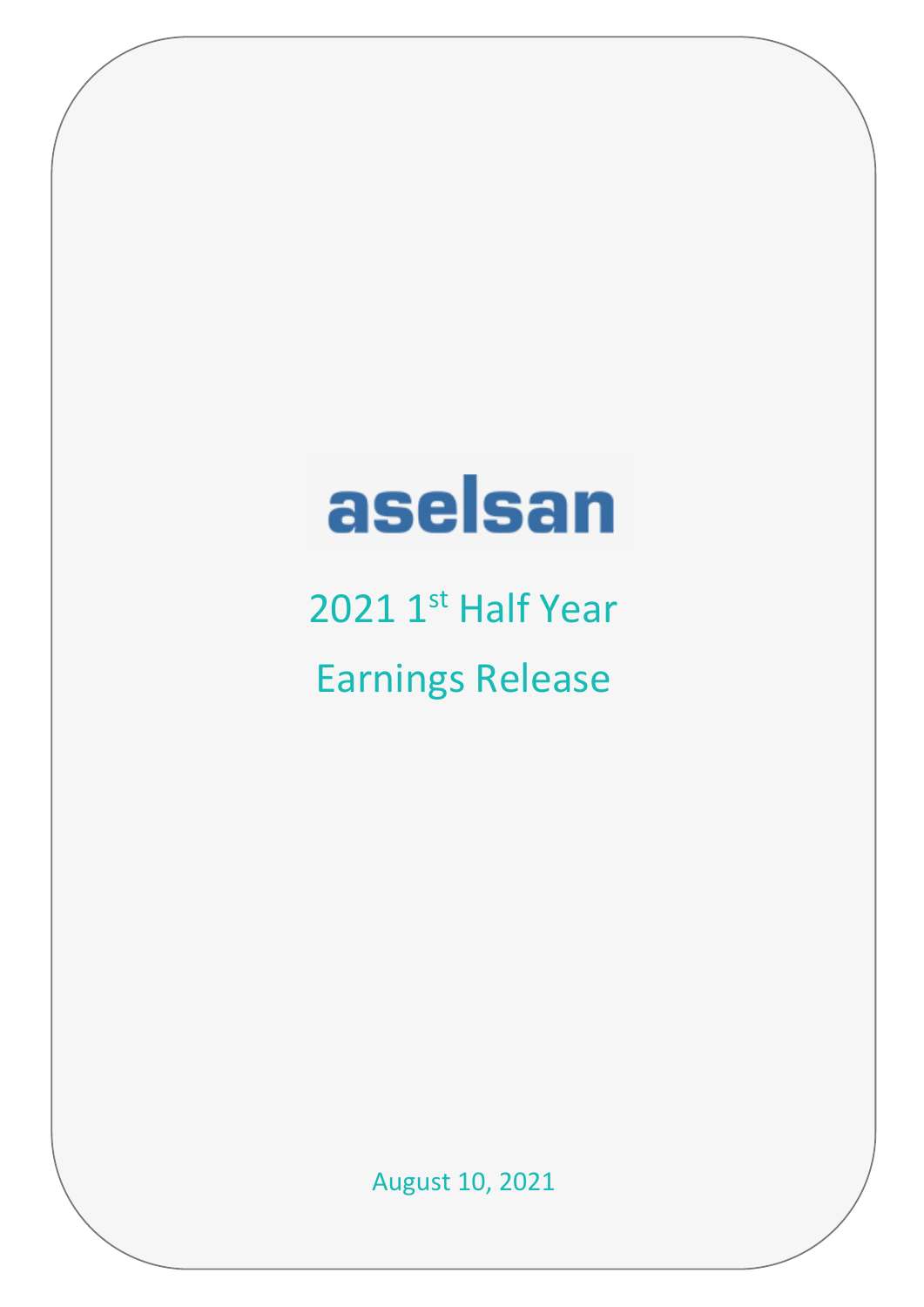## **ASELSAN CONTINUED ITS STEADY PROFITABLE GROWTH**

# **ASELSAN's 2021 first half financial results have been announced. The company completed the period with strong growth and profitability. ASELSAN's 6-month turnover increased by 33% compared to the same period of the previous year and reached 7 billion TL.**

While the company's gross profit increased by 66% compared to the first half of last year; Earnings Before Interests, Taxes, Depreciation and Amortization (EBITDA) increased by 49% compared to the same period of the previous year and reached 1,9 billion TL. The EBITDA margin was 27,3%. ASELSAN's net profit increased by 37% compared to the same period of the previous year and reached 2,5 billion TL. The company's equity to assets ratio was 57%. Total backlog is 9,2 billion USD.

ASELSAN Chairman, President and CEO Prof. Dr. Haluk GÖRGÜN said the following in his evaluation of the 2021 first half financial results:

"The first half of 2021 was a period when the effects of the pandemic started to ease with the accelerated vaccination and the economic activity was noticeably active compared to the same period of the previous year. As ASELSAN, which continues its activities uninterruptedly as always, we continued to progress on the path of stable growth while maintaining our profitability."

### **In the first half of 2021, we achieved to receive new orders of 711 million USD**

"We not only received orders to meet critical defense needs at home but also have accomplished important works abroad. While the number of countries we export to was 70 at the end of 2020, this number increased to 71 by the end of the first half. ASELSAN will continue to increase its contributions to the Turkish defense industry and transfer this experience to non-defense areas such as health, energy and financial technologies in the upcoming period."

### **ASELSAN Gears Up in Nationalization**

"As ASELSAN; we work with great devotion to make the most of domestic and national opportunities in every field, including design, production and logistics support, to increase the competencies of our suppliers, and to contribute to the sustainability of our country's defense industry ecosystem. We know that nationalization efforts are of vital importance in this entire process. We see it as our duty to nationalize all critical components by our domestic companies in order to ensure the full independence of our country in the defense industry and to continue our support to our security forces without slowing down. In the last 3 years, we have managed to nationalize 400 products together with our business partners. By placing orders for these products worth 56 million USD, we ensured that the size of 145 million USD remains in our country, according to the projection for the next 3 years. We are proud of raising our domestic procurement rate, which was 38% in 2008, to over 70%.

We are constantly improving our ecosystem with over 4,000 suppliers. In the first half of 2021, we continued to nurture our supplier ecosystem with new orders and within this framework, we placed orders worth of 760 million USD. Nearly 70% of these orders were placed to our local companies. In the first half, we supported our suppliers financially by paying more than 7 billion TL. In addition, we continued to add new rings to ASELSAN's strong supplier ecosystem by means of the protocols we signed in 2021, the cooperation agreement we signed with KOSGEB, and the supplier event we held together with SAHA Istanbul."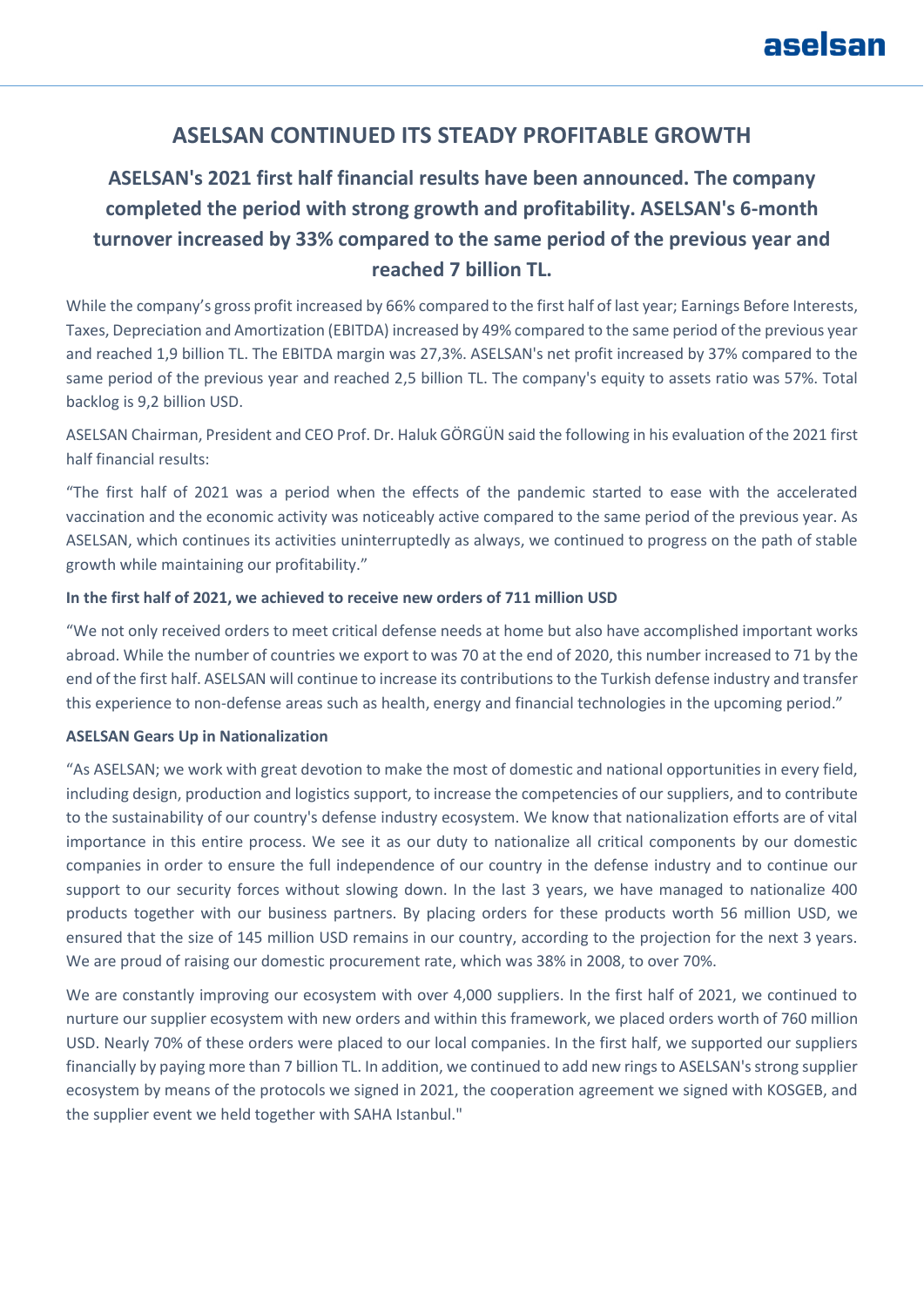### **Leading Civilian, Reliable Technology**

"With the experience we have gained in engineering, technology, design and infrastructure in the defense industry since 1975, we continue to produce solutions in civilian areas, and most importantly, with our qualified human resources. After the "National Ventilator" project, which we developed under the leadership of our Ministry of Health during the pandemic period, we have entered a period where we will work with our municipalities on the electric bus project, which we developed with our business partners, 100% domestically, within the scope of the Industry Cooperation Project under the leadership of our Ministry of Industry and Technology. In addition, we are also putting our smart city traffic safety systems into operation. We anticipate that these projects, which we started for a metropolitan municipality in the first stage, will become widespread in the coming period. In this way, we have no doubt that it will make a serious contribution to the country's economy and Turkey will be a strong player in this field in global markets."

### **We Continued To Be the World's 48th Largest Defense Company**

"ASELSAN has maintained its sustainable success among the world defense industry giants (Defense News Top 100), to which it appeared in the 97<sup>th</sup> place in 2008, and continued to be in the 48<sup>th</sup> place this year. Prof. Dr. Haluk GÖRGÜN; "As we provide solutions for the strategic system needs of all institutions and organizations of our country, our achievements continue to be recognized worldwide. From the first day of the pandemic, we said, "ASELSAN will not stop, it cannot stop," and we did not take a break from our activities for a day. As ASELSAN, we have become the only Turkish company in the top 50 list by keeping our 48<sup>th</sup> place in the "Defense News Top 100" list organized by Defense News magazine."

### **Sustainability Is Always In Our Focus**

"As a company that focuses on continuous growth and looks up to the future with confidence, we are also aware of our environmental responsibilities. In addition to taking decisive steps to reduce our carbon burden, we keep our natural resource consumption to a minimum with the Zero Waste Practice. We were entitled to receive the "ISO 50001:2018 Energy Management System" certificate on the way we set out with the slogan "Livable Future, Future with Efficiency". We will continue to produce projects that will contribute to our environment, our country and future generations. I would like to take this opportunity to thank deeply our employees and all our stakeholders, especially our Presidency and Defense Industry Presidency."

#### **The Company with the Highest Brand Value**

ASELSAN became the company that increased its brand value the most according to the "100 Most Valuable Turkish Brands" list prepared by Brand Finance. ASELSAN, which was in the 30<sup>th</sup> place last year, rose 11 steps to the 19<sup>th</sup> place in the list during the pandemic process where the value of many brands decreased. ASELSAN became the leader among the companies operating in the defense industry sector as the company that increased its brand value the most with 66 percent. ASELSAN, which received an AA rating in the brand evaluation last year, has increased its rating to AA+ this year.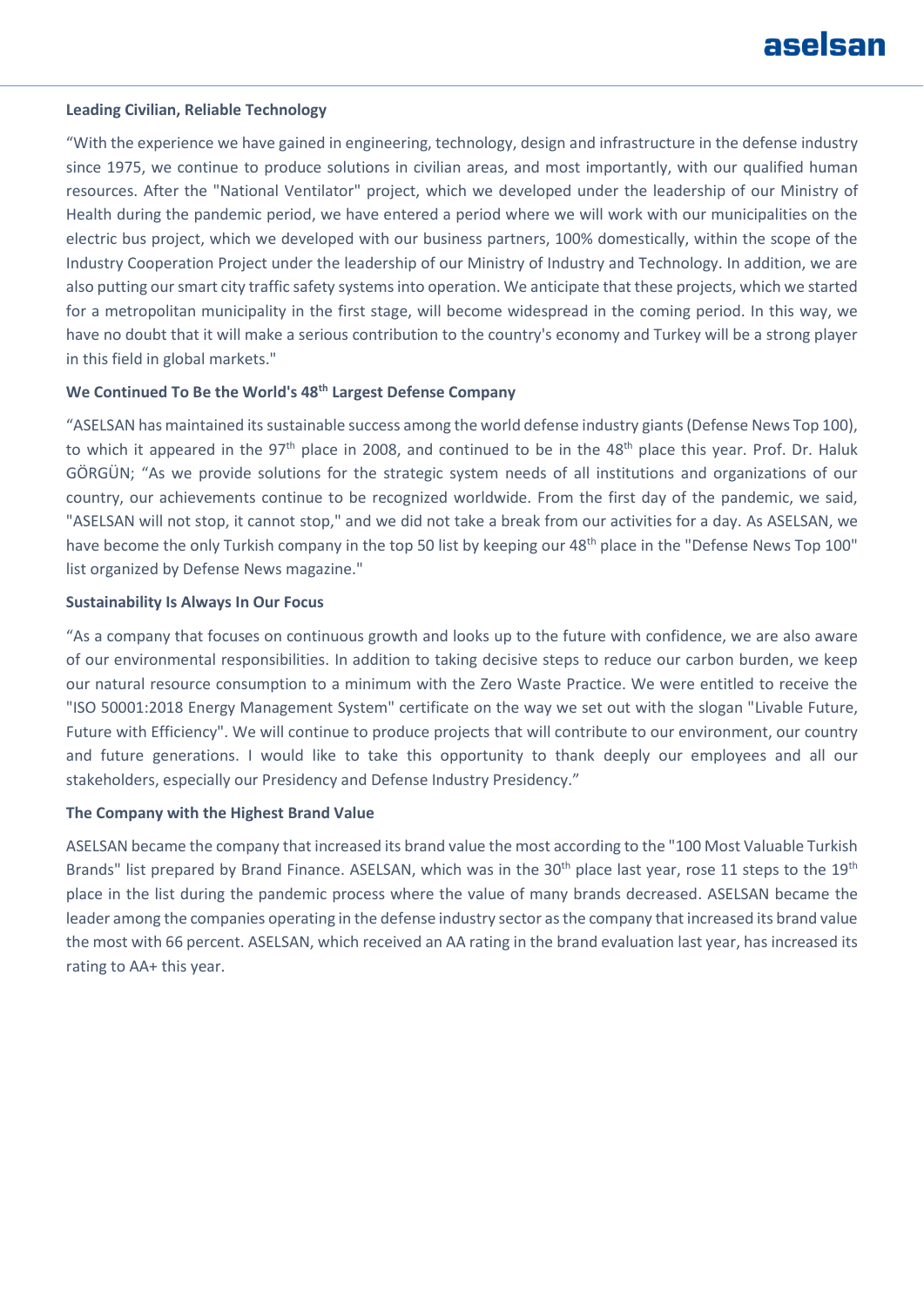# **2021 1st Half Year Financial Highlights**

### **(Million TL)**

| <b>Balance Sheet Items</b> | June'21 | <b>Dec'20</b> | Δ%   | <b>Balance Sheet Items</b> | June'21 | <b>Dec'20</b> | Δ%∣ |
|----------------------------|---------|---------------|------|----------------------------|---------|---------------|-----|
| <b>Current Assets</b>      | 19.278  | 19.594        | $-2$ | <b>Liabilities</b>         | 15.418  | 15.996        | -4  |
| Non-Current Assets         | 16.426  | 14.500        | 13   | Equity                     | 20.287  | 18.098        | 17  |
| <b>Total Assets</b>        | 35.704  | 34.094        |      | Liabilities & Equity       | 35.704  | 34.094        |     |

### **(Million TL)**

| <b>Income Statement Items</b>         | June'21 | June'20 | Δ%                       |
|---------------------------------------|---------|---------|--------------------------|
| Revenue                               | 6.975   | 5.231   | 33                       |
| <b>Gross Profit</b>                   | 2.576   | 1.555   | 66                       |
| <b>Gross Profit Margin</b>            | 36,9%   | 29,7%   |                          |
| <b>Operating Profit (EBIT)</b>        | 1.706   | 1.138   | 50                       |
| <b>Operating Profit Margin (EBIT)</b> | 24,5%   | 21,8%   |                          |
| <b>EBITDA</b>                         | 1.901   | 1.274   | 49                       |
| <b>EBITDA Margin</b>                  | 27,3%   | 24,4%   | $\overline{\phantom{a}}$ |
| <b>Net Profit</b>                     | 2.534   | 1.848   | 37                       |
| Net Profit Margin                     | 36,3%   | 35,3%   | $\overline{\phantom{a}}$ |

- ✓ **Revenues are 6.975 million TL and increased by 33% compared to the same period of the previous year.**
- ✓ **The newly signed contracts reached 711 million USD and the backlog is 9,2 billion USD.**
- ✓ **Total assets increased by 5% compared to the year-end and reached 35.704 Million TL.**
- ✓ **EBITDA is 1.901 Million TL and increased by 49% compared to the same period of the previous year.**
- ✓ **Gross profit margin was 36,9% and increased by 720 bp compared to the same period of the previous year.**
- ✓ **Return on Assets (ROA) is 16% (December 2020: 15%).**